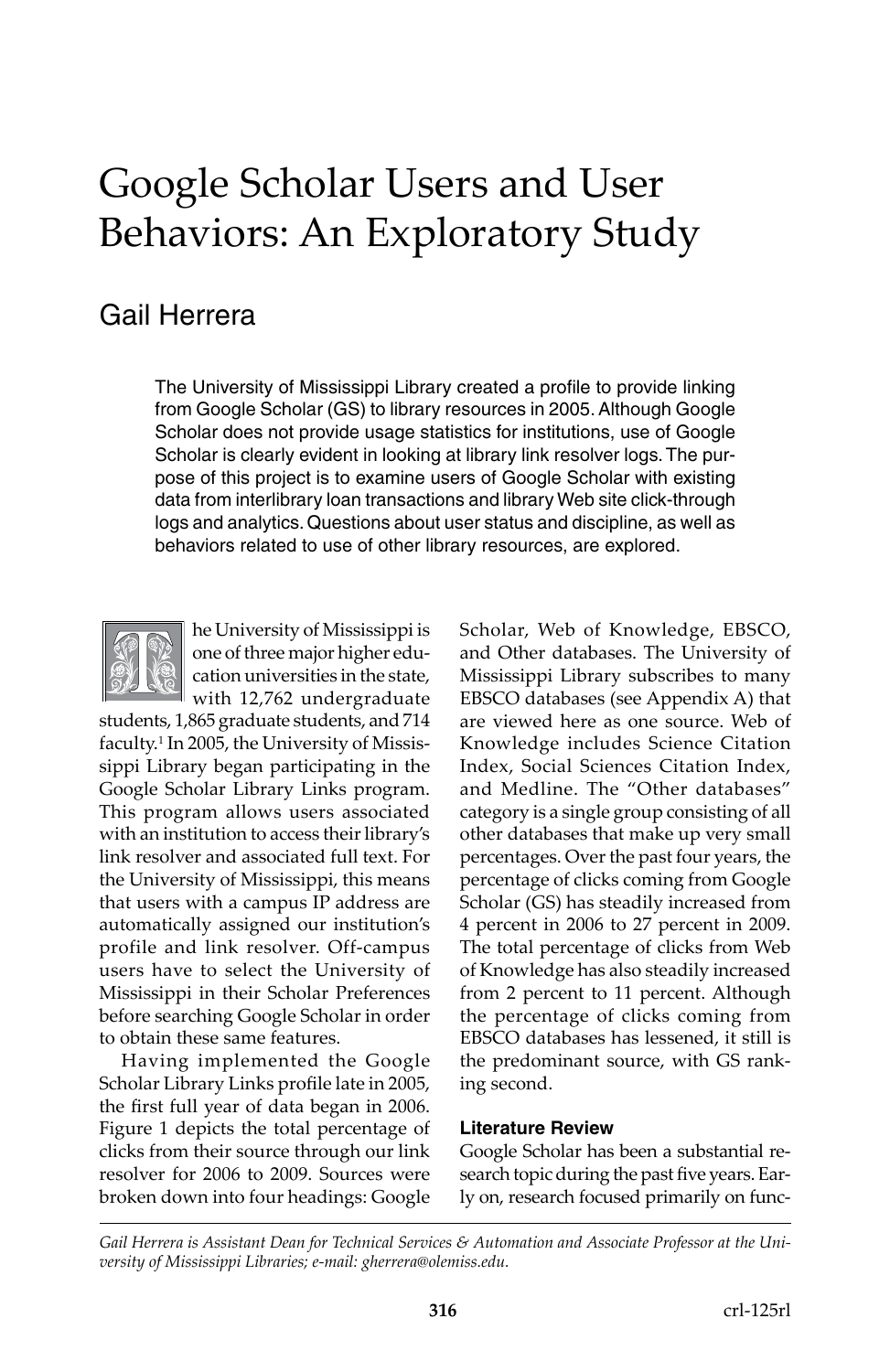

tionality and content. Since GS's entrance to the library world with its library links program in 2005, interest in this perpetual beta product has grown. One of the tensions between libraries and GS has been the need for transparency. Although Google should be applauded for their library links program, which is a very positive service, they have not been open about their content partners, content updating, and coverage,<sup>2</sup> nor their relevancy algorithms related to "citedness."3 There have also been concerns related to functionality including searching, linking, indexing, quality control,<sup>4</sup> the lack of sorting features, and compatibility with citation management software.<sup>5</sup> The familiar and easy search tool used by GS is no doubt attractive and requires little to no instruction, unlike other citation tools such as Web of Science/Knowledge. In an interview, GS's founding engineer, Anurag Acharya, described usage as growing exponentially.<sup>6</sup> GS usage information is not available to participating institutions or libraries.

In relation to content, there have been changes over the past five years. Hartman and Mullen noted in their 2007 GS update that Elsevier (ScienceDirect) had not been a part of the publisher partner program in 2005, but their subsequent addition to the program had increased the amount of linked content.7 According to Vine, the currency of PubMed citations in GS has improved from being more than a year behind to being several months behind.8 In 2005, Noruzi noted that GS did not index articles in Persian or Chinese.<sup>9</sup> Language bias was also noted in other studies as well.<sup>10</sup> In 2008, however, Acharya discussed GS's plans to incorporate "significant coverage in Chinese, German, French, Portuguese, Spanish, Japanese and soon Korean."11

New metrics for calculating journal impact have also been proposed since the advent of GS.12 Meho and Yang compared Web of Science with Scopus and Google Scholar using citations from library and information science faculty members. They found that use of all three tools provide the most comprehensive picture of an author's overall impact. They noted GS's coverage of conference proceedings as well as international, non-English language journals but also noted the significant amount of time it required to analyze GS results.<sup>13</sup> According to Hartman and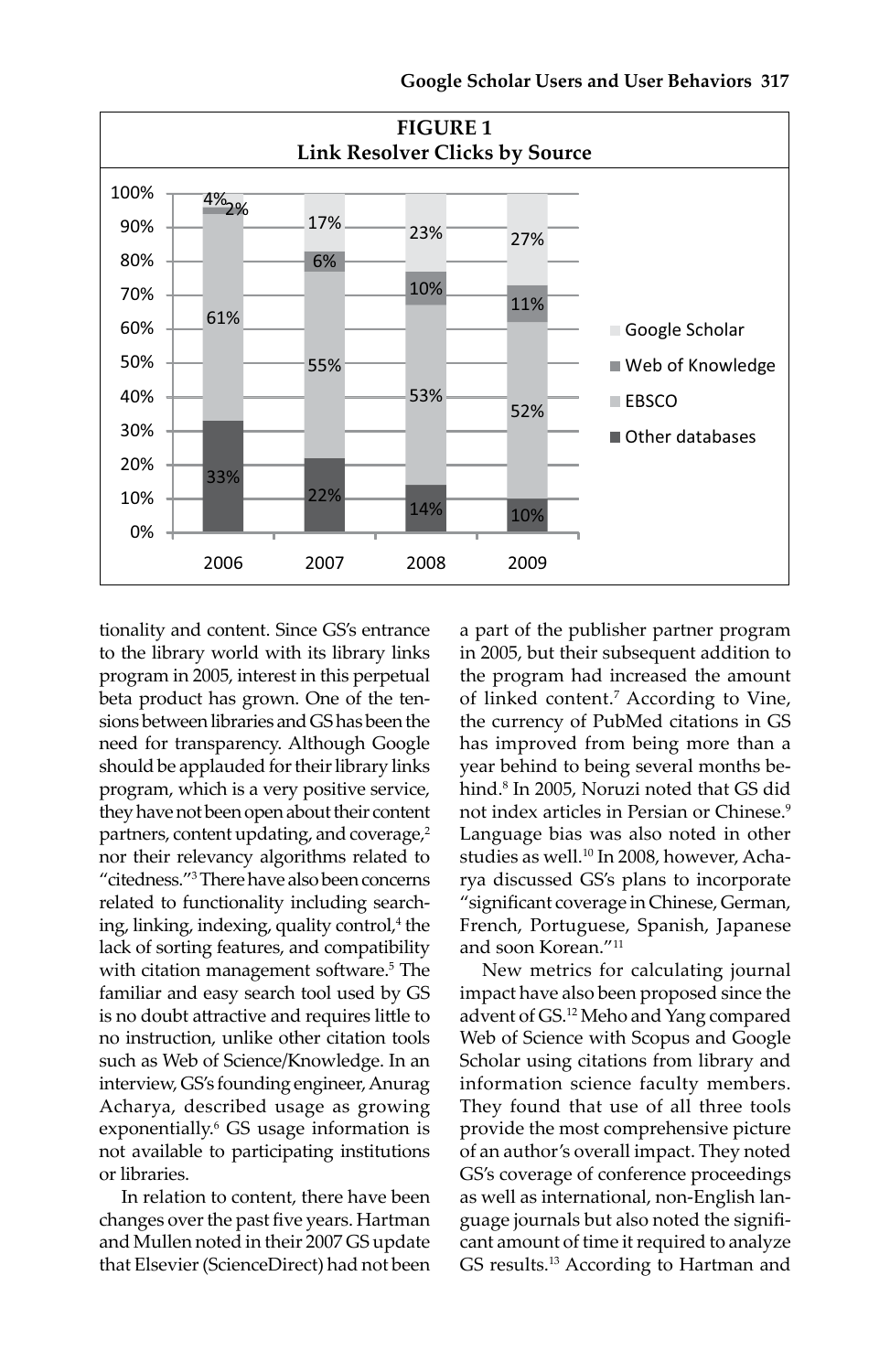Mullen, GS has "gained popularity as a free and effective alternative to Web of Science and Scopus, the more traditional subscription citation analysis tools found in most academic libraries."14

Several studies have compared GS to other library databases. Gardner and Eng's comparison to ERIC, PsycINFO, and SSCI noted a greater variety of sources and citations coming from GS but a lack of coverage for more recent literature. Neuhaus et al. compared content of forty-seven databases and GS using random samples. They found that content covered by GS varied. Disciplinary content strengths were in the sciences and medicine. Weaknesses were identified in the social sciences and humanities.<sup>15</sup> Callicott and Vaughn found, in comparing GS to a library catalog and EBSCO's Academic Search Premier, that GS would be best positioned as a supplementary research tool and noted the relevance of GS results in the humanities to be "surprisingly solid."16 Schroeder's 2007 finding in reviewing ten GS and Web of Science studies noted the inclusion of valued materials such as conference proceedings, books, preprints, institutional repository information, and open access content in GS not found in Web of Science. He also pointed out the issue of GS "false hits" that require the user to spend more time analyzing results.17

In 2007, Christianson evaluated the indexing of 840 articles from core ecology journals. Only 57 percent of the test articles were included in GS with full citations while 77 percent were included with at least partial citations. Based on findings, Christianson pointed out the validity of libraries directing users to their licensed databases while acknowledging that GS often provides "good-enough" results.18 Levine-Clark and Kraus compared GS with Chemical Abstracts Service (CAS) and found that GS returned more results for topical searches. However, CAS returned more results for chemical compound and personal name searches.19 Meier and Conkling compared GS

with Compendex in engineering. They concluded that GS is a useful tool for engineering literature covering the past ten to fifteen years. Further, the authors identified GS as a good starting place for undergraduate research projects.<sup>20</sup>

In the past year, there have been even more comparisons with databases that perhaps note changes to the earlier disciplinary weaknesses. For example, Walters compared search performance in the subject area of later-life migration in GS and eleven other library subscription databases including EBSCO's Academic Search Elite, MEDLINE, SSCI, and SocIN-DEX. He found that in both recall and precision, GS performed "better than most of the subscription databases."<sup>21</sup> Howland et al. set out to compare the scholarliness of GS with traditional library resources. Within broad academic disciplines, they matched search terms in specific disciplines with traditional library databases and compared them with GS. On average, they found GS content to be more scholarly than library databases and further concluded there to be no statistically significant differences in the level of scholarliness across disciplines. In fact, GS included 76 percent of all the citations found in library databases. Conversely, the library databases contained only 47 percent of the GS citations.<sup>22</sup> Schroeder,<sup>23</sup> Gardner and Eng, $24$  Howland et al.,  $25$ and Meho and Yang<sup>26</sup> all noted a greater variety of resources and more results in GS in comparison to traditional library databases.

Adoption of GS among libraries has also been a research topic. Mullen and Hartman, in their 2007 analysis of ARL library Web sites, found that a "significant association between partner status and number of paths to Google Scholar" had developed since their original study in 2005 and further declared GS to have found a place as a discovery tool in ARL libraries.<sup>27</sup> Neuhaus et al. reviewed the adoption of GS on college and university Web sites. They found that 73 percent of the research institutions studied were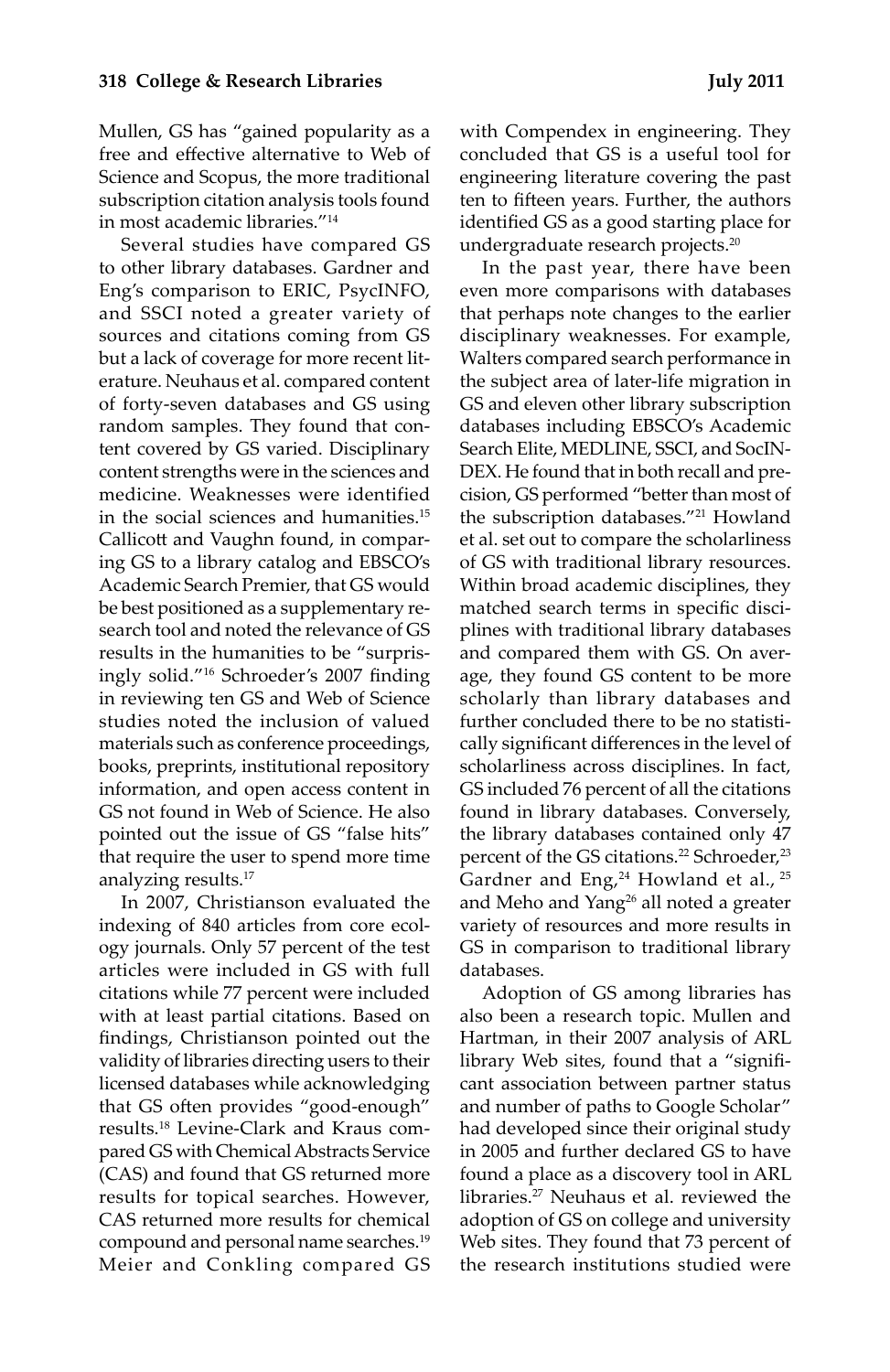providing access from GS to their linkresolved, library resource.<sup>28</sup>

Researchers have compared Google Scholar with federated or metasearch tools. One usability study observed thirty-two undergraduates in their use of Google Scholar and MetaLib. They determined that GS "performed better in almost all measures" and found students more positive about GS.29 Xiaotian's comparison concluded that MetaLib and WebFeat could not "compete with Google in speed, simplicity, ease of use, and convenience."30 GS's ability to reveal open access materials has also been noted as a benefit over library-developed search engines.31 The concluding themes of most research validated the usefulness of adding GS as a complementary research tool.

A number of user studies also shed some light on the use of Google among students and researchers. Many of the studies demonstrate the importance of search engines like Google for today's students and researchers. For example, a study on student searching behavior by Griffiths and Brophy found that 45 percent of students used Google as their "first port of call when locating information."32 OCLC's 2005 user study on college students found that 89 percent of college students use search engines to begin an information search while only 2 percent use the library Web site for this same purpose.33 They also found that 68 percent of college students indicated that Google was the search engine they had most recently used.34 Evidence along these same lines exists for researchers.

An observational study of researchers in Stockholm, Sweden, was conducted from 2005 through 2006 that revealed researchers "used Google for everything"<sup>35</sup> and were surprised by the "almost complete dominance of Google as a starting point for searching scientific information." They concluded that, for many researchers, and especially for those in the sciences, "Google is the first choice for information—all kinds of information."36 In fact, some researchers even stated having moved away from "subject specific databases to Google (and Google Scholar)."<sup>37</sup>

In the Ithaka 2009 Faculty Survey, discovery through Google and Google Scholar came in third place for faculty when asked how often they used different methods to find information in academic journals.38 They also found digital versions to be the preferred format for most faculty members.<sup>39</sup> Another study surveyed 2,063 academic researchers in natural science, engineering, and medical science from five research universities in the United States. They concluded that "differences in information-seeking behavior among universities are not as clear as among disciplines and demographics."40 All of these user studies show a general adoption of Google among students and researchers alike.

#### **Methods**

The purpose of this research was to analyze existing logs to explore user information such as broad discipline and status along with use of other library resources. This exploratory study of GS use and users builds upon existing research. It looks at the adoption of GS at a user level rather than an institutional or library level and explores several questions:

- Which disciplines are using GS?
- Are there statistically significant differences between GS users and nonusers?
- What types of users (undergraduates, graduates, and faculty) are using GS?
- Are GS users using other library resources?

Although the link resolver shows high use, link resolver data is not tied to user information such as discipline or user status. To obtain samples of GS users, two approaches were taken. First, interlibrary loan requests were analyzed. Second, use of GS from library Web site click-throughs were examined. This part of the project required combining two different logs that match the IP address with a patron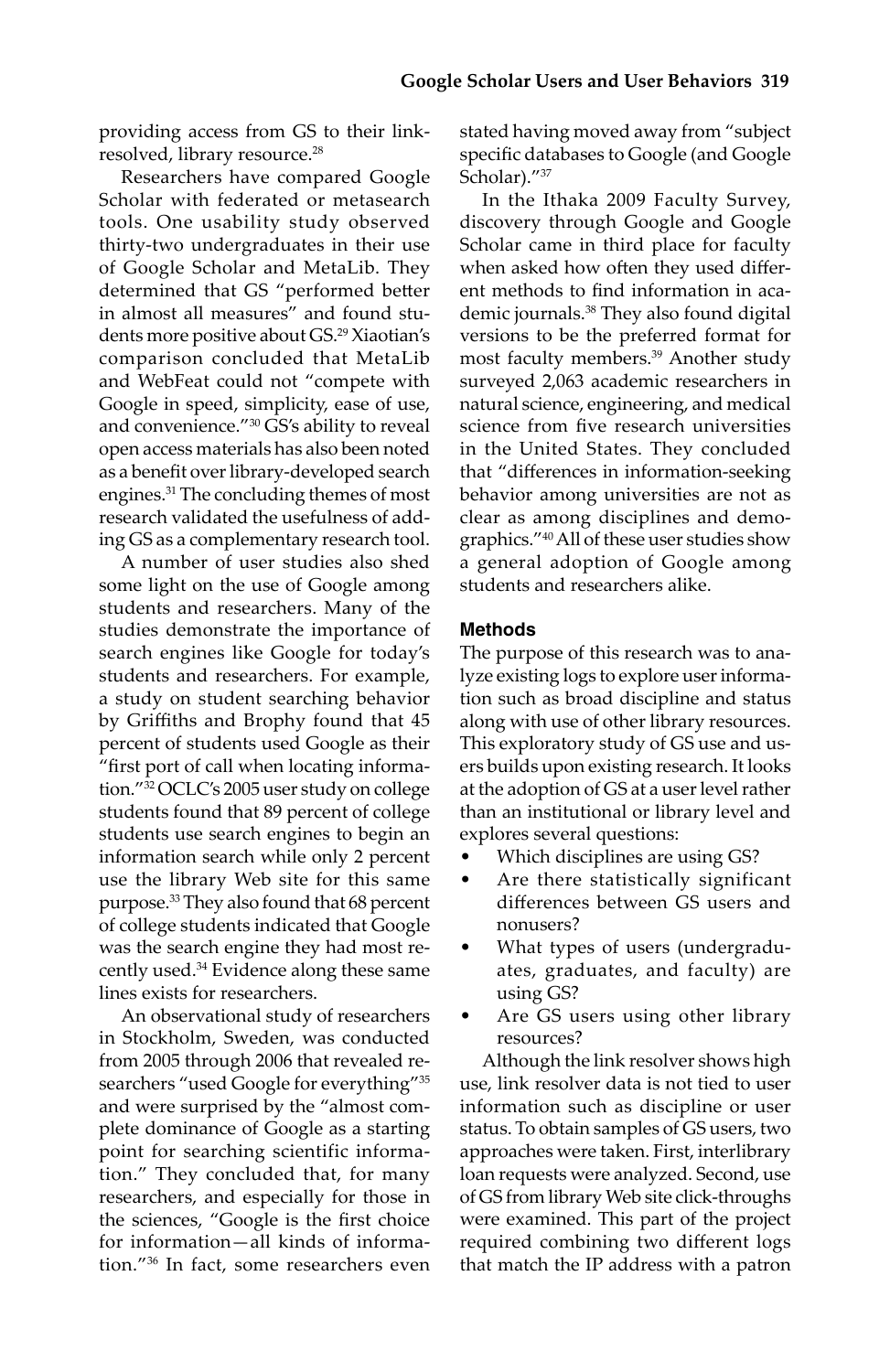record number. The patron record number then served as a lookup matchpoint in the data when combined with a patron database export that included the patron record number, barcode, and department affiliation. Most systems provide summary reports related to user status and department. Since this process combined logs from two different systems, a lookup was created using Microsoft Access.

Both of these user samples were small, especially when compared to the overall campus population. The library's fund hierarchy is divided into three broad disciplines including the humanities, social sciences, and sciences. Three Senior Subject Librarians lead these disciplines with more than a dozen Subject Librarians who serve as liaisons and instructors to the departments in these areas. These disciplines are used throughout this study for local resource allocation purposes. Evidence in the literature also suggests "research practices and teaching methods have both shifted, most often at a disciplinary level."41 Google Analytics, a tool for gathering Web site usage information, also provided information about keywords leading GS users to library resources. Using SPSS, statistical significance (*p*<.05) was determined for detecting statistically significant patterns.

These research methods were reviewed and approved by the university's Institutional Review Board.

# **Targets**

First, it is important to review the targets available through the library's link resolver to ensure that journal titles are available in all three disciplines. For 2009, GS users linked to ninety-six different targets. GS covers more targets than any other source, including Web of Knowledge and EBSCO. In the number of targets covered, it is only comparable to the library's many EBSCO databases combined. Two of the ninety-six targets were services, including the library catalog and interlibrary loan.

 In 2009, there were 1,290 clicks coming from GS to the library catalog. In calculating the overall percent of GS clicks, however, only 12 percent went to the library catalog. By comparison, 50 percent of Web of Knowledge clicks and 52 percent of EBSCO clicks went to the library catalog. In general, clicks that originated in GS going to the library catalog were relatively low in comparison to EBSCO and Web of Knowledge. Only 5 percent of GS clicks went to interlibrary loan. Web of Knowledge and EBSCO clicks to interlibrary loan ranged from 14 to 23 percent. Again, the number of clicks go-

| <b>TABLE 1</b><br>2009 Top 10 GS Targets and Ranking Comparison |                          |                   |                           |                    |                             |                      |  |  |
|-----------------------------------------------------------------|--------------------------|-------------------|---------------------------|--------------------|-----------------------------|----------------------|--|--|
| <b>Target</b>                                                   | <b>GS</b><br><b>Uses</b> | <b>GS</b><br>Rank | <b>WOK</b><br><b>Uses</b> | <b>WOK</b><br>Rank | <b>EBSCO</b><br><b>Uses</b> | <b>EBSCO</b><br>Rank |  |  |
| ScienceDirect                                                   | 1,674                    | 1                 | 342                       | $\mathcal{P}$      | 872                         | 1                    |  |  |
| <b>Business Source</b>                                          | 1,298                    | 2                 | 3                         |                    | 24                          |                      |  |  |
| Academic Search                                                 | 1,179                    | 3                 | 33                        | 9                  | 21                          |                      |  |  |
| <b>ABI/INFORM</b>                                               | 834                      | 4                 | 16                        |                    | 696                         | 3                    |  |  |
| <b>Highwire Press</b>                                           | 627                      | 5                 | 75                        | 5                  | 275                         | $\overline{4}$       |  |  |
| PsycARTICLES                                                    | 250                      | 6                 |                           |                    | $\mathbf{1}$                |                      |  |  |
| JSTOR Arts and Sciences I                                       | 167                      | 7                 | 6                         |                    | 265                         | 5                    |  |  |
| PubMed Central                                                  | 156                      | 8                 | 36                        | 8                  | 99                          |                      |  |  |
| Wiley-Blackwell                                                 | 156                      | 9                 | 154                       | 3                  | 124                         |                      |  |  |
| Sage Publications                                               | 149                      | 10                | 5                         |                    | 141                         | 9                    |  |  |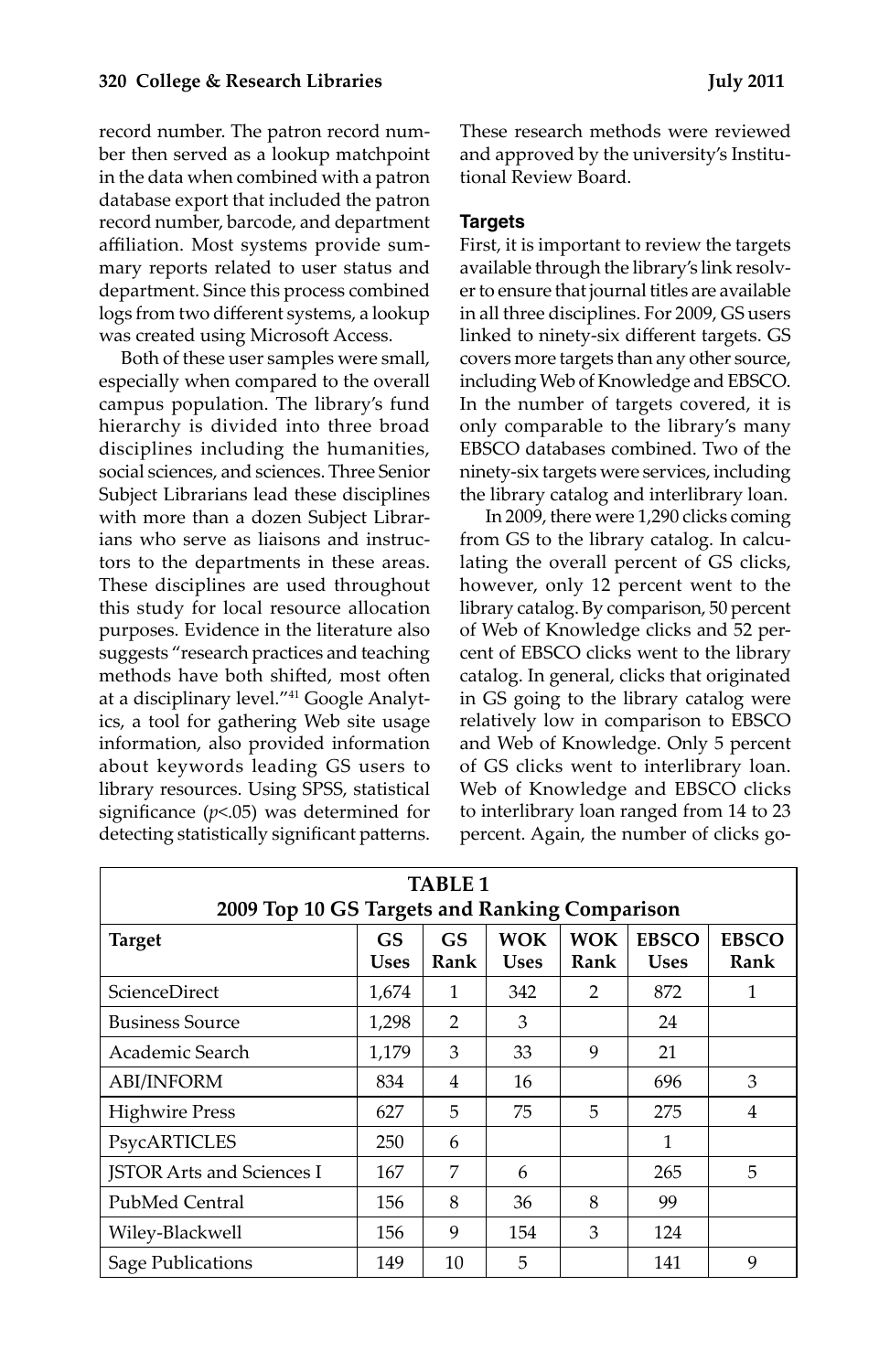ing to these services was relatively low by comparison. These lower numbers may indicate a preference of GS users for immediate access to online full text.

The remaining ninety-four targets were full-text resources. Google Scholar is referring our users to a vast breadth of targets. Table 1 shows the top ten targets for users coming from GS. The top resource is clearly ScienceDirect. ScienceDirect also ranks as a top resource for Web of Knowledge and EBSCO. Even as EBSCO's top target, GS users were accessing ScienceDirect almost two times more often. ScienceDirect is clearly an important resource, ranking first for both GS and EBSCO.

All ninety-four full-text GS targets were categorized as science, social science, humanities, or interdisciplinary. The interdisciplinary titles represent large packages with titles in more than one broad area. Table 2 displays each category along with the number of link resolver clicks and the number of titles in that category. All of the targets in the science category total 4,540 titles, and there were 2,606 clicks from GS to a science target. In comparing the number of titles to the number of clicks, there are on average two titles for every click. The science targets are the most highly used. Although the social sciences category has the greatest number of link resolver clicks, in considering the vast number of titles in that area, use is much lower in that there is one link resolver click for every eight titles. The humanities category stands out as the least used category of targets. In this category, there were only eighty clicks to get to the 4,964 titles available. It is interesting that so much use of online journals, especially in the sciences and social sciences, was attributable to GS use. For our library's holdings then, GS is rather comprehensive in the coverage of these broad disciplines, with the majority of holdings being in interdisciplinary collections and in the social sciences.

## **Interlibrary Loan Users**

One way to track GS use is through interlibrary loan (ILL) requests. Interlibrary loan services are freely available to all university faculty, staff, and students. As a part of the OpenURL, GS's source information is automatically transferred to the ILL form in the "cited in" field. This information is stored in the ILL transaction and can be used to identify and analyze requests coming from GS. The increase of GS use is also apparent in ILL requests starting with only sixtysix requests in 2006 and almost doubling every year since then. In 2009, there were 439 total requests originating from GS.

From these 439 ILL requests, there were 110 unique users. Figure 2 demonstrates the number of users in each of the broad disciplines by user status. In looking at undergraduates, the majority of users were in the social sciences. Although interlibrary loan services are free to all students, undergraduates typically have the ability to switch their research topics to match the resources readily available to them. There were more graduate student users than any other type of user, and they made up the highest number of users in both the social sciences and sciences categories. Faculty were the only group represented in every

| TABLE 2<br>2009 Google Scholar Target Category, Title Count & Usage |               |        |               |  |  |  |
|---------------------------------------------------------------------|---------------|--------|---------------|--|--|--|
| Subject Area                                                        | <b>Titles</b> | Clicks | Titles/Clicks |  |  |  |
| Science                                                             | 4,540         | 2,606  |               |  |  |  |
| Social Science                                                      | 23,917        | 3,091  |               |  |  |  |
| Interdisciplinary                                                   | 47,404        | 2,980  | 16            |  |  |  |
| Humanities                                                          | 4.964         | 80     | 62            |  |  |  |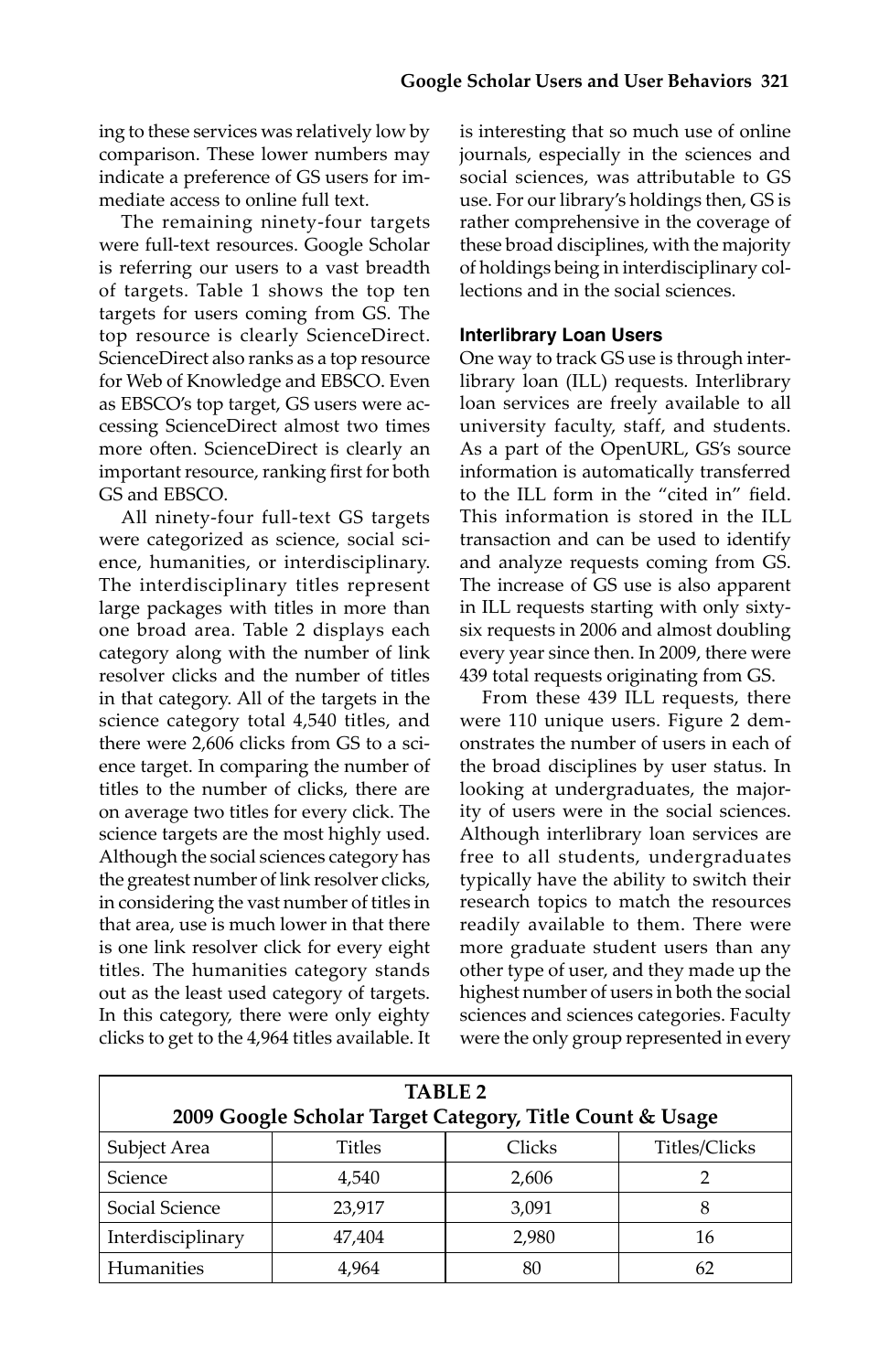



discipline. Their greatest representation was in the sciences; the second-greatest representation was in the social sciences. In contrast, there were only a few faculty and undergraduate users in the humanities.

Are there statistically significant differences between users of GS and non-GS users? In comparing these two groups by status (N=1,731), there were statistically

significant differences (*p*=.000) with more graduate and faculty/staff users than expected among GS users. In comparing the two groups by discipline, there were significantly (*p*=.001) more users in the sciences than expected and notably fewer users in the humanities than expected. Chi-square tests related to department or combining status with discipline became problematic with cell counts less

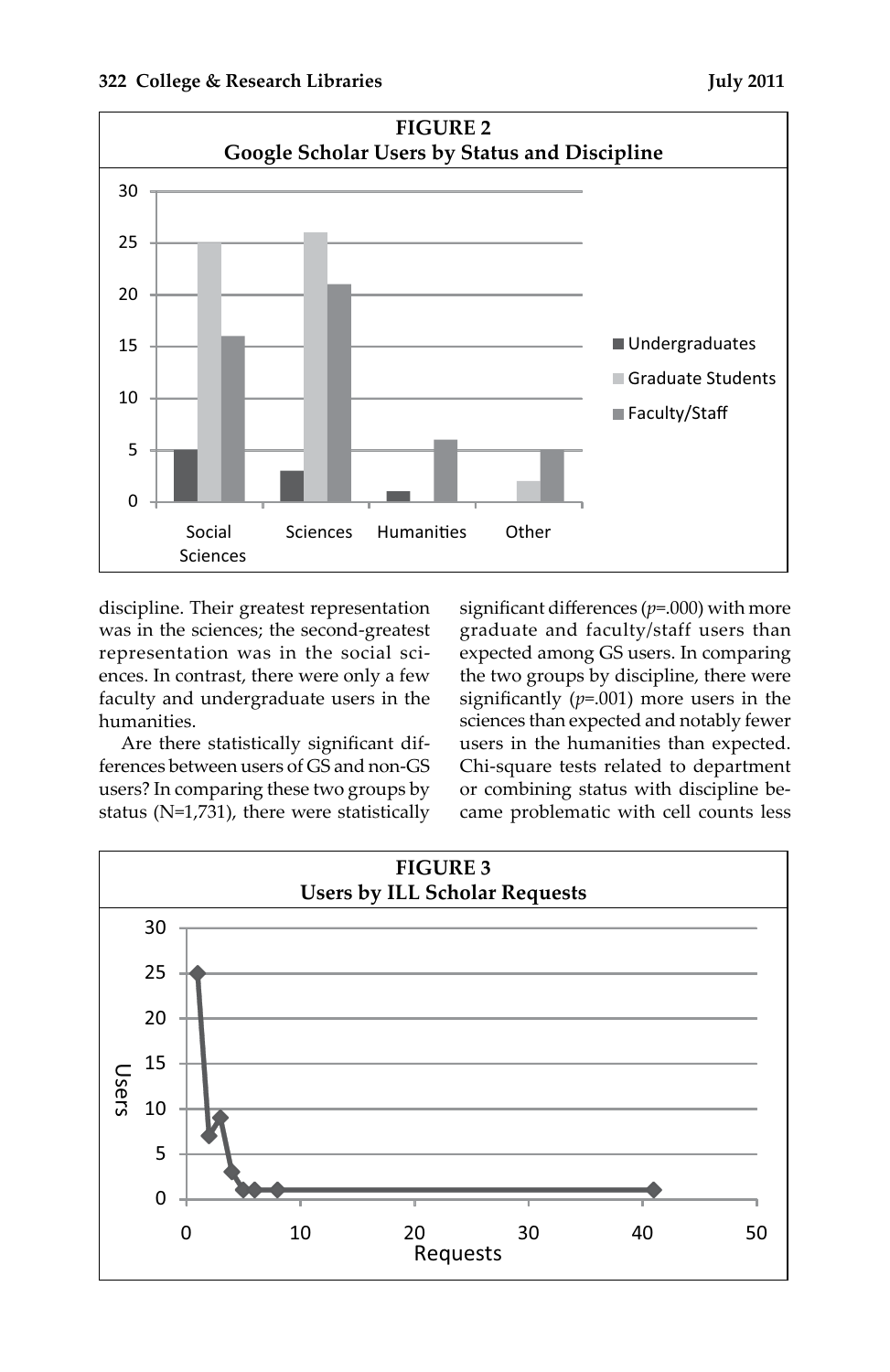than 5 because of the low frequency of undergraduate GS users. In comparing the percent of ILL requests to the percent of GS ILL requests, the following departments were identified as using GS more: Business, Chemistry, Exercise Science, Mathematics, Physics, Biology, Pharmacy, Psychology, and International Studies.

Figure 3 plots the number of unique users by the number of ILL requests they placed. On the top of this curve, twentyfive users placed only one interlibrary loan request from GS. On the other end of this curve, one superuser placed over forty requests. This graph brings to mind the Pareto Principle, also known as the 80/20 rule or the principle of uneven distribution, where a subset of users are disproportionately productive.42 This general principle of uneven or unequal distribution is the underlying premise for many laws in bibliometrics including Bradford's Law. However, Bradford's Law applies primarily to serials and was discovered through bibliographic analysis, whereas the 80/20 rule's application to libraries was discovered by studying use patterns.43 This first application of the 80/20 rule to libraries was done by Richard W. Trueswell in examining use of library collections.44 As noted by Crawford, the Pareto Principle "holds true in an astonishingly wide variety of fields, including many aspects of librarianship." Since this study relates to use, the 80/20 rule will serve well as a means of identifying a subset of superusers. In ranking users by number of click-throughs, it was possible to determine the top 20 percent.

Applying the 80/20 rule to analyzing the 110 interlibrary loan users resulted in identifying twenty-two superusers. This was accomplished by ranking the users by their number of requests and selecting the top 20 percent. These twenty-two superusers accounted for 284 requests of the 439 requests. In other words, 65 percent of the GS ILL requests came from 20 percent of the users. This figure is further away from the 80/20 rule but still consistent with the laws of uneven distribution. The majority

of superusers (17) were graduate students in the sciences and social sciences. Two users were undergraduates and three users were faculty. A total of 132 requests came from graduate students in the sciences. The departments/schools affiliated with these superusers included, in descending order: Exercise Science, Pharmacy, Psychology, Chemistry, Physics, Biology, Engineering, Education, International Studies, and Business. In comparing GS superusers to nonsuperusers, there were statistically significant differences (*p*=.008) with more graduate students than expected and fewer faculty/staff and undergraduates than expected.

Another question asked is to what extent are GS users using other library databases? More than three quarters (76%) of ILL/GS users also used other library resources, according to the "cited in" field of ILL requests. Only 24 percent of ILL/GS users were exclusively citing GS. Many of these users did use Amazon, Wikipedia, or some other free Web resource, but these were not counted as a library resource. Citing from a known publication was also not counted as a library resource. Overall, the vast majority of ILL/GS users were using other library resources in addition to GS. To analyze these exclusive GS citers further, we looked for statistically significant differences between them and nonexclusive citers. In analyzing exclusive citers by status, significance was found (*p*=.008) with more exclusive citers found among graduate students.

#### **Library Web Site Click-Throughs**

The University of Mississippi library Web site uses click-throughs to provide uniform access to online databases, to assist with troubleshooting, and for usage purposes. In January 2009, we added GS to the list of library databases on the library Web site and established a click-through for it. The URL was proxied to allow off-campus users the ability to perform GS searches and automatically receive the library links for our institution. Google Scholar's addition to the library Web site was not announced or taught in library instruction.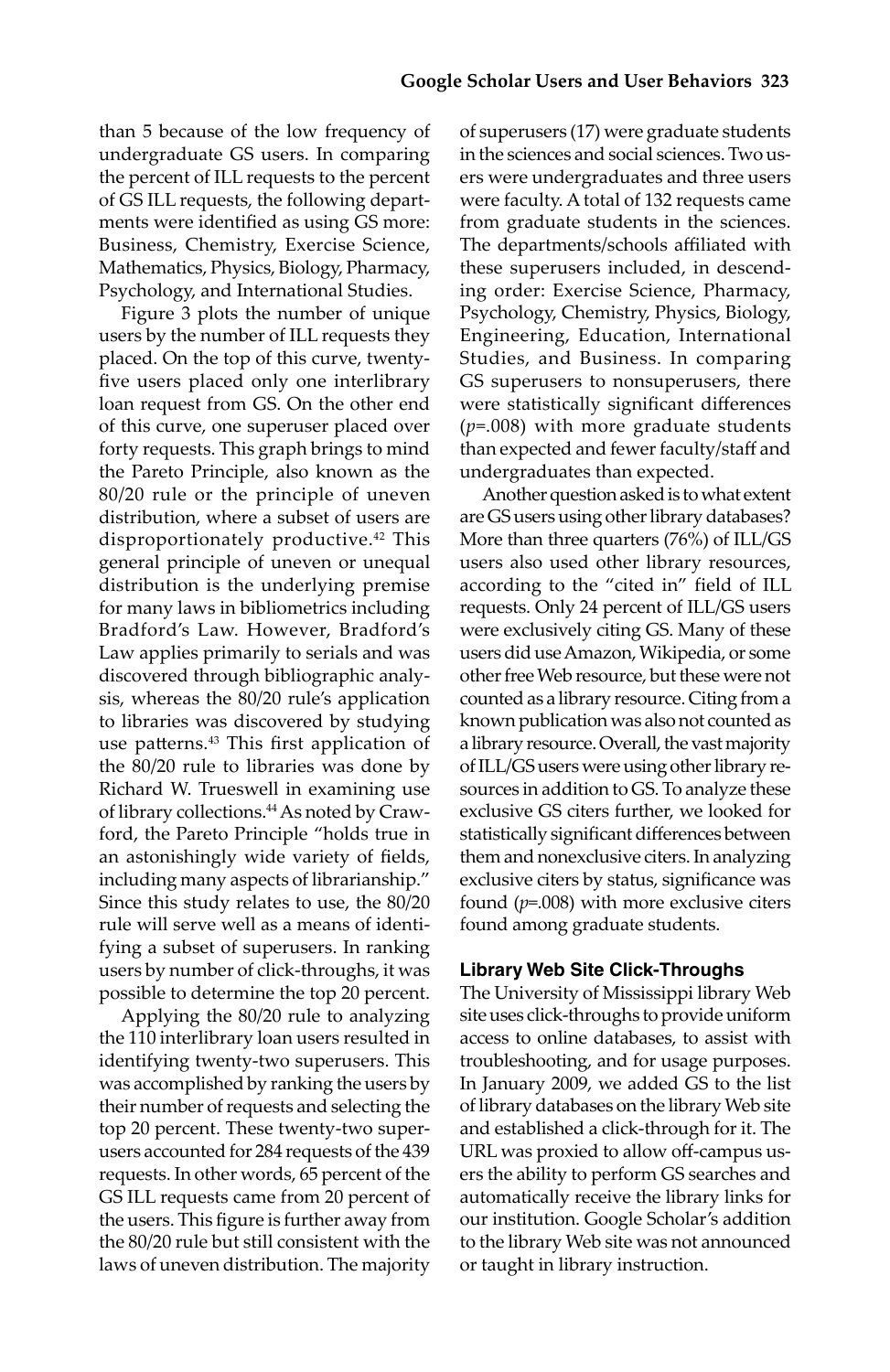#### **324  College & Research Libraries July 2011**

For 2009, there were 801 click-throughs to GS from the library Web site. 355 were on-campus and 446 were off-campus. For the 355 on-campus click-throughs to GS, the majority (178) were coming from science buildings based on IP address. Clickthroughs coming from the School of Pharmacy accounted for 147 click-throughs.

Off-campus users yielded more information, since status and discipline could be determined. Several of the 446 offcampus click-throughs were excluded from analysis because they represented spiders or unauthenticated users. The remaining 390 library Web site click-throughs were analyzed. Many of the click-throughs were attributable to repeat GS users. Of the 390 off-campus click-throughs, there were seventy-nine unique users. With such a small sample size, data for library Web site click-throughs did not lend itself to statistical testing due to cell count issues that were low among faculty and in the humanities.

For the sample represented in figure 4, it is interesting to note that, of the seventynine GS users, the majority (52) were undergraduates. Undergraduate students represent the largest user population the library serves and are well represented in this sample.

The majority of unique undergraduate users (56%) were coming from the social sciences including Communicative Disorders, Education, and Psychology. In looking at graduate students, the majority of unique users (48%) were coming from the sciences, especially in the areas of Pharmacy and Biology. In looking across the subject areas, 46 percent of users were in the social sciences and only 28 percent were in the sciences. With only two faculty members logged as using the GS click-through on the library Web site, they were underrepresented in this sample and clearly do not use this entrance to GS from off-campus.

Figure 5 plots the number of users versus the number of GS library Web site click-throughs. The majority of users are at the top of the curve where fifty-three users only clicked GS one time. In the middle of the curve, there were several users clicking GS a few times. Toward the end of the curve, there were notable users or superusers who used GS more than a dozen times and up to seventy-one times.

### **Sessions and Resources**

To facilitate further analysis, off-campus sessions were identified. Sessions were

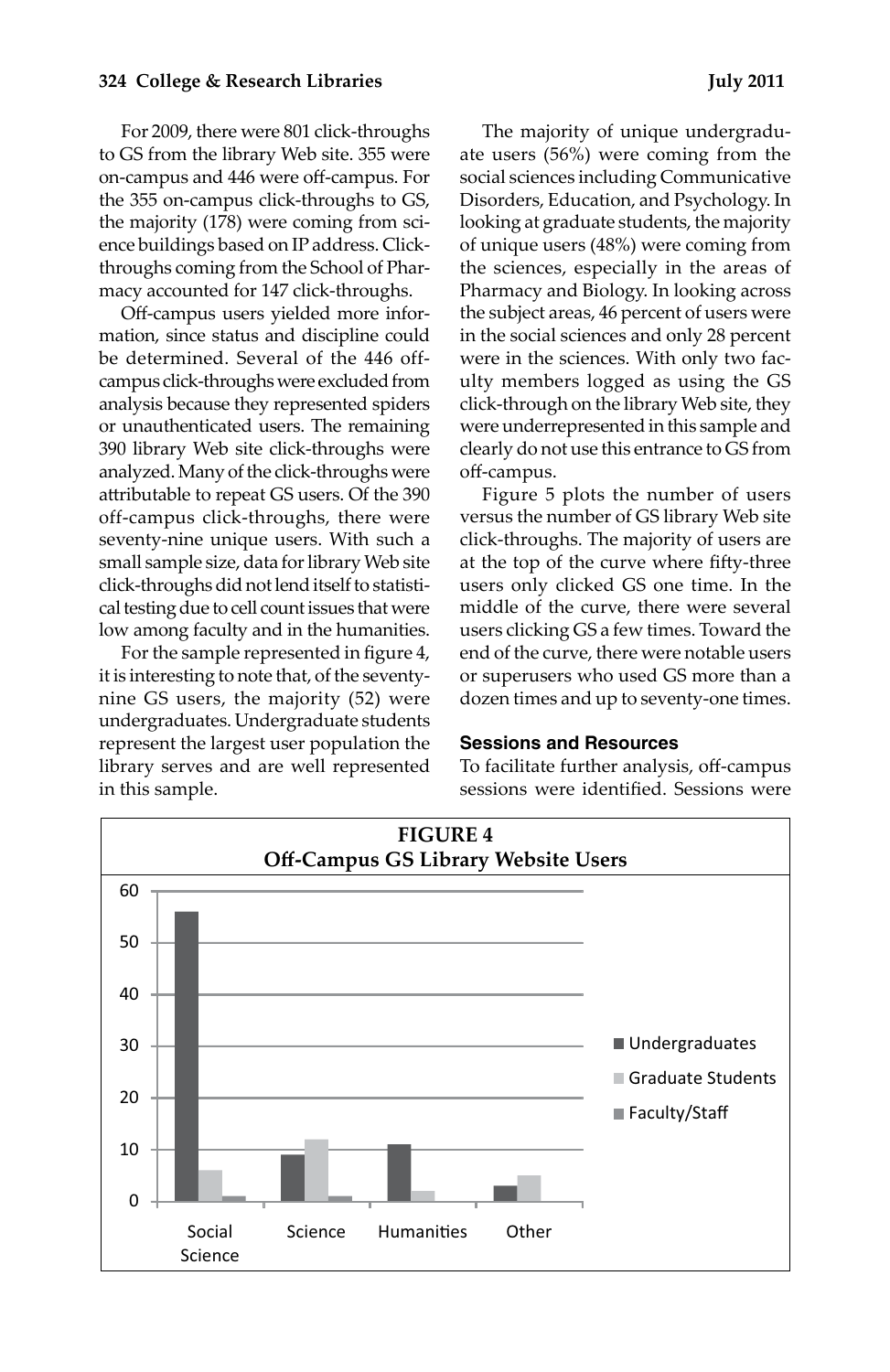

defined using the click-through log by matching patron record number with the date and time. A session was considered a continuous connection between the user and activity related to the click-through log. The default timeout period for a session was thirty minutes of inactivity. Defining a session helped analyze user behaviors within a session such as what resources were being used and when. In doing this for off-campus click-throughs, there were 348 sessions. With 390 Web site click-throughs, this meant several users were using GS multiple times within a session.

A total of 40 percent of the sessions indicated the use of GS along with other library resources. For the University of Mississippi library, which officially positions GS as a complementary database, this is an encouraging finding. Sixty-three of these 140 sessions concluded with the user in GS. By way of contrast, only fifteen sessions ended with the user having last clicked on Academic Search Premier. This statistic could lend itself to several interpretations. It could be that these users are performing exhaustive searches and end with GS as the broadest possible search. It is also possible that some or many of these sessions indicate that some users are not finding what

they are looking for and GS could be a last resort. Others may be using GS to search for more recent information than that indexed in library subscription databases. Of the 348 sessions, 253 sessions (73%) were tied to unique users considered to be repeat users. For this reason, it is important to look at sessions in the context of unique users.

Of all the Web site click-through sessions, there were seventy-nine unique users. These users were assigned session categories based on the predominant patterns of their sessions (see table 3). More than half (50%) of GS users coming from the library Web site clicked GS after using another library resource. Of these GS users, thirty-two were undergraduates and twenty were in the social sciences. A smaller group of twenty-one users had a pattern of employing multiple approach-

| <b>TABLE 3</b><br><b>Users &amp; Session Pattern Category</b> |              |  |  |  |  |
|---------------------------------------------------------------|--------------|--|--|--|--|
| <b>Session Category</b>                                       | <b>Users</b> |  |  |  |  |
| GS after another resource                                     | 52% (41)     |  |  |  |  |
| Multiple approaches                                           | 26% (21)     |  |  |  |  |
| <b>GS</b> Exclusive                                           | 14% (11)     |  |  |  |  |
| GS first and then other                                       | $8\%$ (6)    |  |  |  |  |
| resources                                                     |              |  |  |  |  |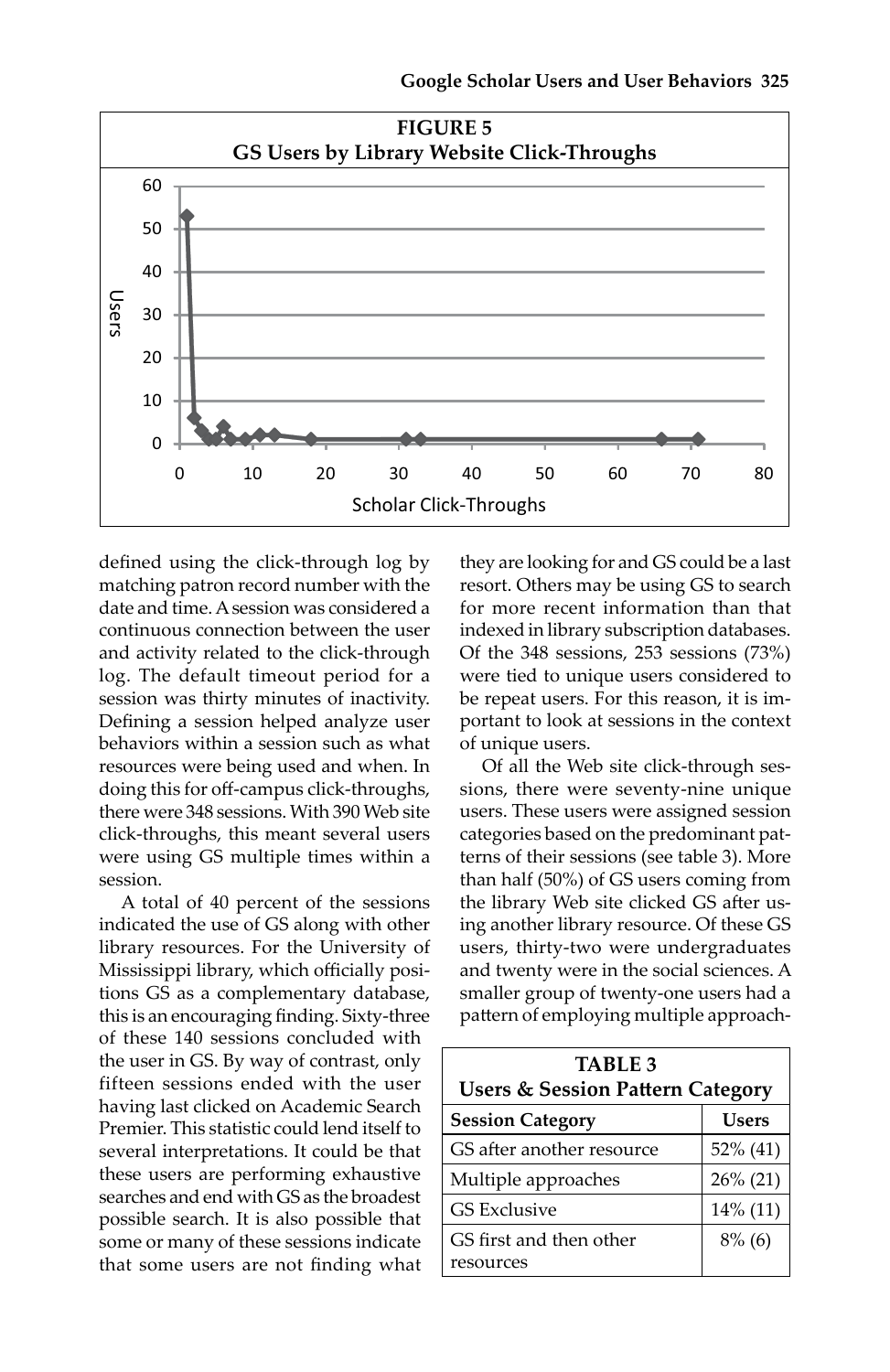es. These users were primarily in the sciences and graduate students. Because of the many GS-only sessions, it would have been easy to think that there were many users who used GS exclusively. As it turned out, there were only eleven users who used GS exclusively, and they were mostly one-time users. GS-exclusive users were predominantly undergraduates in the social sciences, with one exceptional superuser in the sciences. In the great minority, only six users used GS first and then moved on to other resources. They were all one-time users rather than repeat users. In general, this is evidence that users are searching traditional library resources along with GS.

#### **Click-Through Superusers**

As noted in figure 2, a small number of users accounted for a significant amount of use. Using the 80/20 rule as a guide, it was possible to identify this subset of superusers. In ranking users by number of Web site click-throughs, it was possible to determine the top 20 percent. These sixteen users accounted for 264 sessions, or 76 percent of the total sessions. In other words, the traditional 80/20 rule proved positive, with 76 percent of use derived from 20 percent of users. These users have clearly adopted GS as a primary resource in their research although not necessarily as an exclusive resource.

In reviewing the status and disciplines associated with these superusers, there are several characteristics of this group worth discussing. Although there were more undergraduate users overall, there were only five undergraduate superusers. The top-ranked superuser, who came from the social sciences, fell into this undergraduate group with sixty-seven sessions. There were eleven graduate superusers, with the vast majority being in the sciences. The superusers ranking second to fifth were all in the sciences, with sessions ranging from thirteen to sixty-three. For all of these superusers, departments associated include International Studies, Pharmacy, Biology, Engineering, Health/

Exercise Science, History, Sociology/ Anthropology, Classics, and Education.

## **Google Keywords**

Google Analytics tracks use of the library's link resolver Web page. Users searching Google may receive GS results. This may be the entrance point to GS for many users. Google Analytics provides keywords for analysis. Keywords are defined by Google as a "word searched for using an external search engine."45 Keywords coming from Google Analytics then would only be keywords where a user clicked a GS result followed by accessing the library's full text. It is not a complete listing of all search keywords for Google or Google Scholar. For 2009, 6,363 unique keywords were reported with 345 unique keywords resulting in multiple visits. Best attempts at a broad disciplinary categorization of these 345 keywords were made. Of the 345 unique keywords, the majority (54%) were in the social sciences. A total of 38 percent of the keywords were in the sciences, while only 2 percent were in the humanities. Only 6 percent of the keywords did not lend themselves to a category. During the process of assigning keywords to the broad disciplines, two subject areas emerged.

The first subject area that became increasingly apparent was a broad concept of health. As an interdisciplinary subject, health could pertain to a multitude of departments and schools including Pharmacy, Exercise Science, Psychology, Biology, Nutrition & Hospitality Management, Exercise Science, Communicative Disorders, Business, Education, Engineering, Law, Political Science, and Sociology/ Anthropology. This expanded concept of health is even broader than the health sciences concept. It extends to both the sciences and social sciences but includes those areas not traditionally considered a health science, such as engineers developing medical equipment, the business side of hospital management, as well as legal research related to health legislation. Of the top keywords analyzed, 38 percent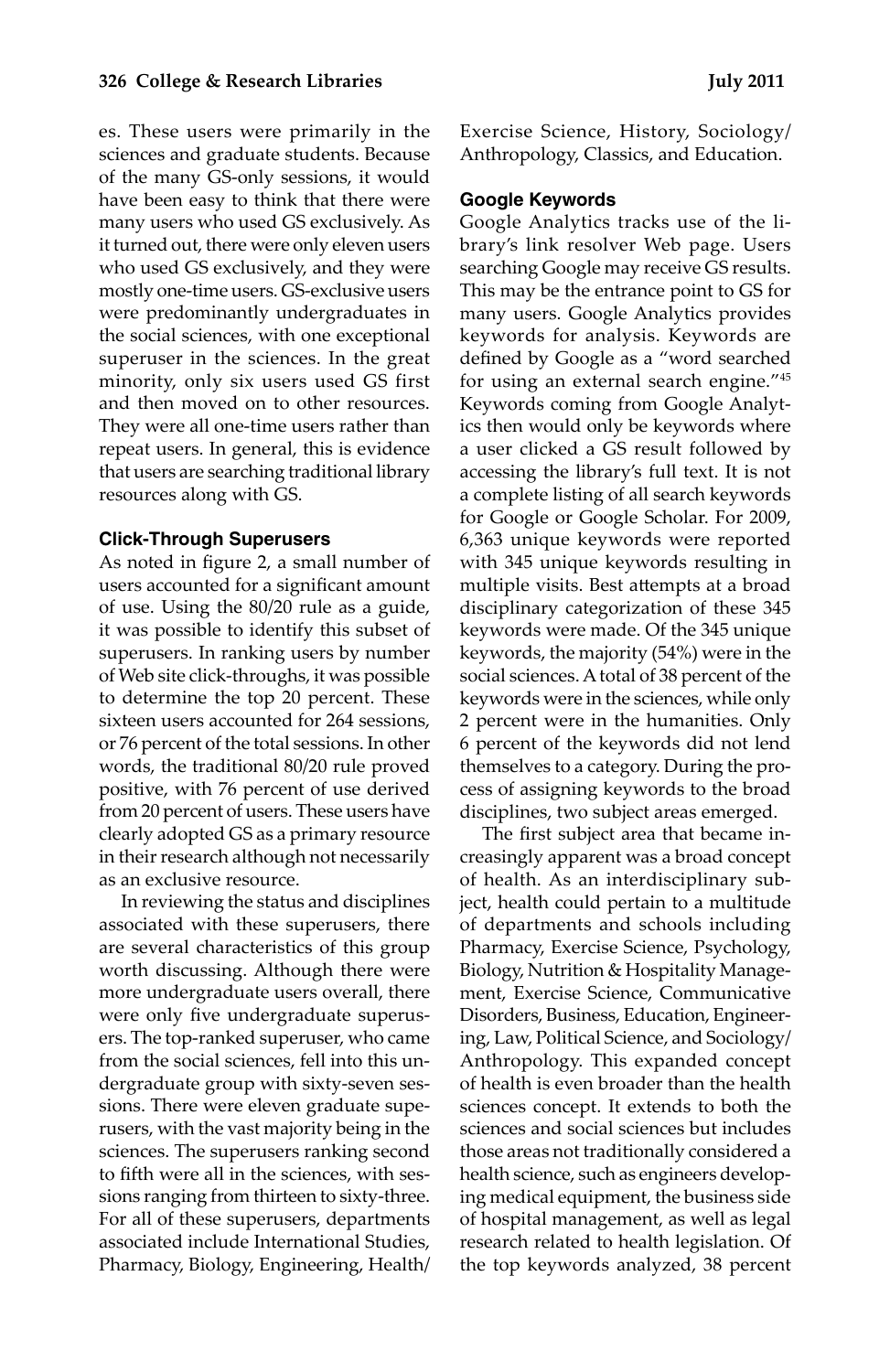of them related to a broad concept of health. The majority (67%) of these health keywords were in the sciences. However, 33 percent of them were in the social sciences. Many of the keywords related to health were difficult to categorize as science or social science. This interdisciplinary area could be a reason for adopting a broad-ranging tool such as GS over or in addition to more subject-specific library databases. In fact, GS could be used to help a user determine what other subject areas and related library resources to search.

The second area of subject concentration revolved around business/accounting keywords. Eighty-two of the 186 social science terms were in this area. Together then, the broad areas of business/accounting and health made up 67 percent of the social science keywords. Another way to look at both of these health and business concepts is that there were many current topics in those areas in 2009. These topics included health care reform, auditing standards and economic reform related to corporate buyouts and governance. New models in the areas of communication and psychological research were also evident. These might be good examples of users looking for the most up-to-date information. Other observations coming from keyword analysis were that literary authors and characters were easy to identify, as were acronyms. Additionally, there were a number of keywords that contained a name or names and date. The results of these keyword searches made it evident that GS was being used to look up a citation with minimal information.

#### **Conclusion**

GS use has been increasing at a fast pace. In comparing library link resolver use, it is second only to our many EBSCO databases, accounting for 27 percent of use in 2009. In reviewing the targets to which GS has referred our users, coverage for all three broad disciplines is extensive, making it a useful tool for a wide range of users. In comparing link resolver clicks

to the ILL request form and the library catalog from GS and EBSCO, these services are used less often by GS users. This may indicate a preference for immediate access to online full text.

GS users identified by library Web site click-throughs and ILL requests represent the tip of the iceberg. For example, there were extensively more clicks coming from Google Scholar to library resources (10,522) than from users on the library Web site to Google Scholar (801). Although the two convenience samples were relatively small, together they help develop a picture of GS users. Both show higher use in the social sciences and sciences than in the humanities. These findings are not particularly surprising. Case's research on information-searching behavior states the traditional view that the primary sources for scientists are journal articles, whereas, for humanists, the sources tend to be books and archives.<sup>46</sup> In a more recent study in 2006, Gardiner concluded that humanists studying English literature used printed information more than electronic resources.47 On the other hand, the 2009 Ithaka faculty survey concluded that humanists "have been later and slower to change in many ways than their peers in the sciences, to be sure."48 In tracking changes at a disciplinary level since their 2000 survey, they have found the humanists "have demonstrated that they are on basically the same trajectory as scientists, simply less far along."49 We have experienced this early adoption of electronic technologies by scientists followed by an eventual adoption among humanists at the University of Mississippi Libraries in relation to Interlibrary Loan electronic delivery.50 It will be interesting to see in several years if the use of Google Scholar at a disciplinary level will change significantly.

The samples differ rather drastically in comparing user types, although graduate students were well represented in both. For the off-campus library Web site user sample, undergraduates made up the majority of users, although they tended to be one-time users. The underrepresenta-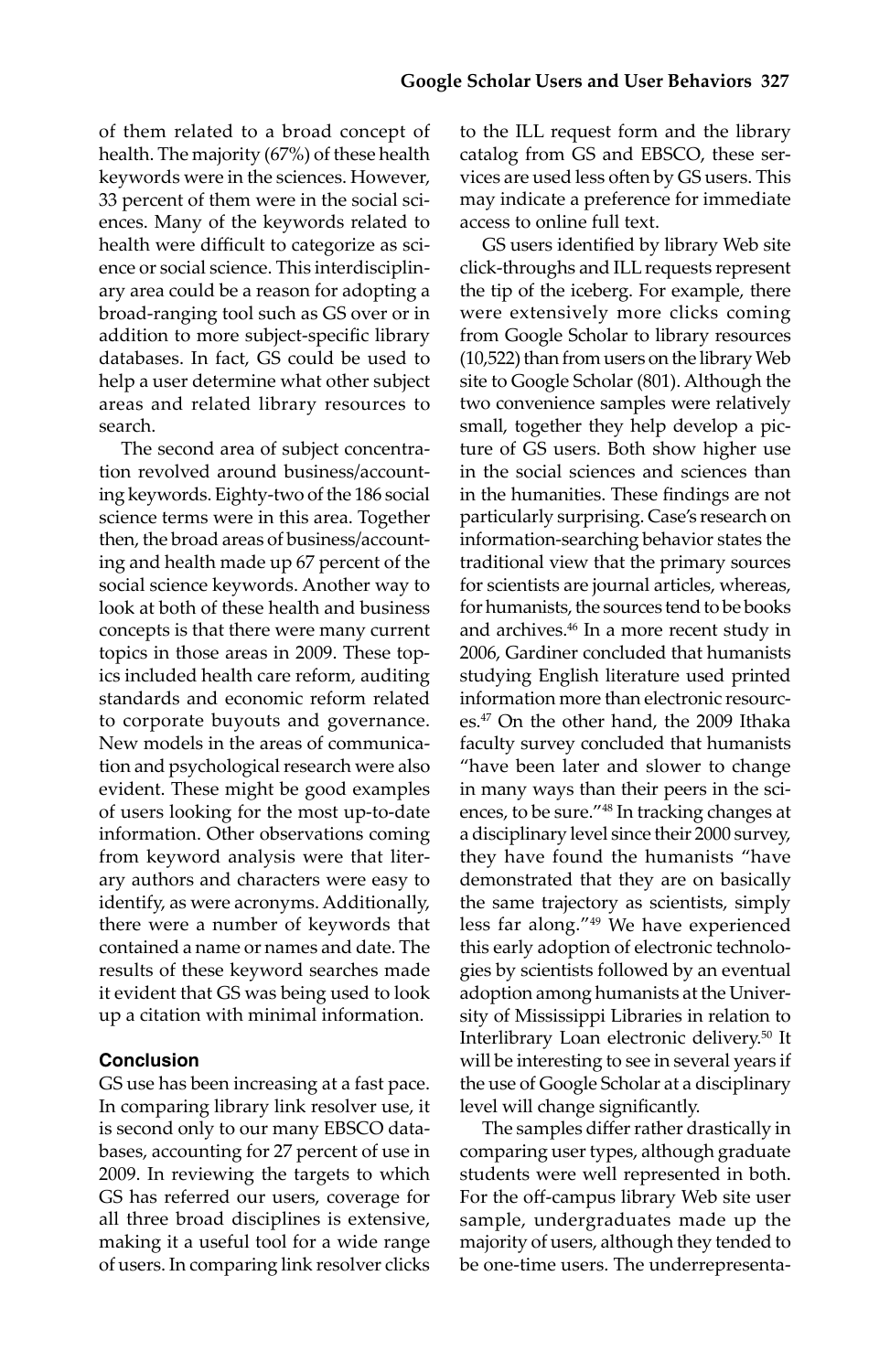tion of faculty in this sample was rather notable and might be explained by faculty performing research on-campus from their offices rather than off-campus. They may also have been going directly to GS instead of using the library Web site or relying on staff and research assistants to perform searching. For the ILL sample, graduate students and faculty were the predominant users. Taking into consideration the preference for immediate access as suggested in comparing link resolver use of ILL and library catalog services, it stands to reason that undergraduates would not be well represented in the ILL sample.

In looking at the use of other library resources, both samples indicated that a majority of users were taking advantage of other library resources along with GS. A great majority, 86 percent, of off-campus library Web site users employed other library resources that year and fully twothirds (67%) of the ILL/GS users chose other library resources within a session. For the off-campus library Web site sessions, users also typically went to GS after trying another library resource.

The laws of uneven distribution proved positive for both samples as well in that a few users were generating the vast majority of GS searches. Graduate students in the sciences and social sciences were the predominant superusers. Departments that were repeatedly identified through both datasets and among superusers included Pharmacy, Biology, Engineering, Exercise Science, and Psychology.

In reviewing the repeated keywords that led users from GS to the library link resolver, social science keywords made up the majority (54%) with science keywords making up 38 percent of the total sampled. The interdisciplinary area of health was identified as a significant part of what users were searching. GS was also used for searching current topics and for citation searching. Studies of GS coverage might also be advanced by using keywords coming from Google Analytics' tracking of their link resolver to determine

the adequacy of content coverage.

Science users were the top ILL/GS users. On-campus use of the library Web site clearly indicated GS use from science buildings. There were also more supersusers for both samples in the sciences typically among graduate students. A total of 38 percent of keywords were attributable to science topics, although it would be higher if all aspects of "health" were treated as a science topic. In looking at science titles accessed, there were fewer titles in the sciences, but more use per title, indicating a more concentrated use in the sciences. Several departments repeat throughout both samples: Pharmacy, Exercise Science, Communicative Disorders, Psychology, and Biology. In considering these departments along with the prevalence of health-related keywords, it would seem that GS's ability to easily bridge these areas may be another reason for user adoption. Future research might include a user survey to see what behaviors users self-report regarding the use of library resources along with GS.

The results of this exploratory study could be discussion points in several areas for libraries. Internal training to help library employees stay up-to-date on Google Scholar and its features may prove helpful as a way to stay in tune with user needs. Literature related to GS instruction primarily focuses on students.51 Based on the prevalence of graduate and faculty users, outreach to them might also be an important consideration to ensure their understanding of both the usefulness and limitations of GS in their areas.

For collection development, librarians may need to consider the "openness" of full-text resources for new purchases. The relevance of GS should also be considered during decisions related to databases and discovery tools. With many budgets in crisis, developing an understanding of the prevalence of Google Scholar use could prove helpful in striking a balance between investing in discovery tools versus licensing additional electronic content. In fact, the most recent Ithaka faculty survey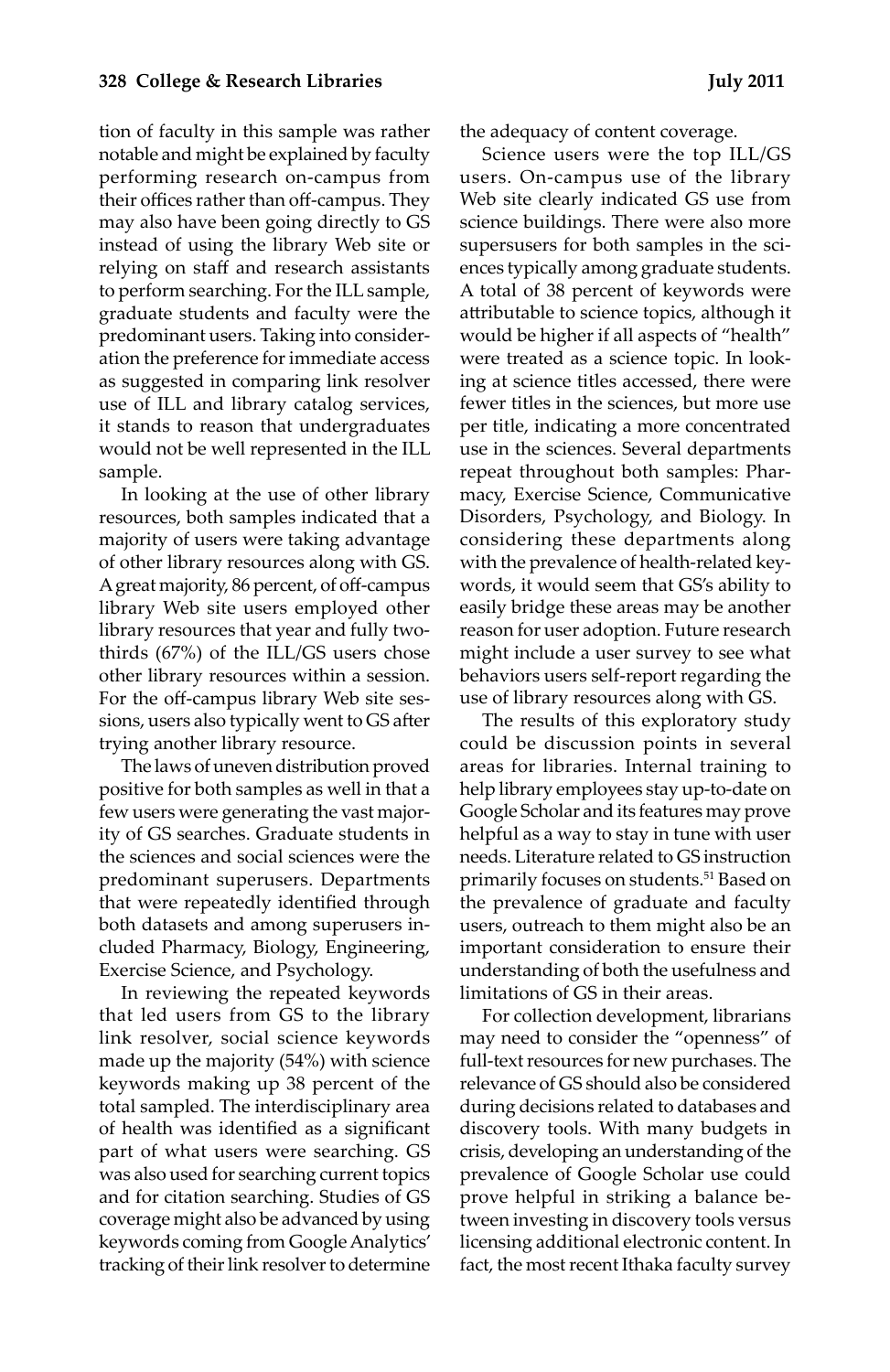indicated the increased perception of the library as a "purchasing agent" and a decreased perception of it serving as a starting point for research.<sup>52</sup> When facing budgetary crises, subject librarians in the sciences may be forced to consider the usefulness of GS over less-used citation databases. The ability of link resolvers to work well with GS and keep users successful is important. GS is playing an important role as an independent discovery tool and also increasing use of library full-text resources. Although GS is free, it does reveal library-licensed full text. In this way, it helps bridge the user on the free Web to library resources. It might be better to view GS as a hybrid resource rather than simply a search engine.

In conclusion, Google Scholar is successfully leading information seekers to library resources even without user instruction. The appearance of GS search results within the main Google search engine has created a pathway for Google users to use the library's resources without their realizing it. This development also gives GS a distinct advantage over library databases. Meeting users where they are is beneficial to both users and the library. The library benefits by making its licensed content more available to users out on the free Web and increasing use of their licensed content. Content providers who wisely make their content accessible to search engines like GS may also be increasing use of their content, which has become increasingly important as budgets shrink and cost-per-use studies abound. Linking from Google to the library's resources is a clear benefit to our users—especially to users who perform their research outside the library Web site. If the library's 2009 LibQual data was a representative sample, an estimated 9,189 undergraduates use search engines like Google on a daily basis.53 With so many search engine users, it makes sense to try to meet the needs of these users. In this context, GS plays an important role in bringing searches back to library-licensed full text.

# **Appendix A EBSCO Databases That Are Link Resolver Sources**

Academic Search Premier, Agricola, Alt HealthWatch, America: History & Life, Art & Architecture Complete, Biological Abstracts, Business Source Complete, Communication & Mass Media Complete, Computer Science Index, Consumer Health Complete, Environment Complete, ERIC, GeoRef, GreenFILE, Historical Abstracts, Hospitality & Tourism Complete, Humanities International Complete, Inspec, Legal Collection, Library, Information Science & Technology Abstracts, Literary Reference Center, MEDLINE, MLA Directory of Periodicals, MLA International Bibliography, Newspaper Source, Philosopher's Index, Professional Development Collection, Psychology and Behavioral Sciences Collection, PsycINFO, Religion and Philosophy Collection, RILM Abstracts of Music Literature, Shock & Vibration Digest, SocINDEX with Full Text, SPORTDiscus with Full Text

#### **Notes**

 <sup>1.</sup> Institutional Research & Assessment, "Institutional Research & Assessment Data, 2008–2009," University of Mississippi. http://www.olemiss.edu/depts/university\_planning/ institutional\_research/index.html.

 <sup>2.</sup> Peter Jacso, "Google Scholar: The Pros and the Cons," *Online Information Review* 29, no. 2 (Feb. 15, 2005): 208–14.

 <sup>3.</sup> Karen A. Hartman and Laura Bowering Mullen, "Google Scholar and Academic Libraries: An Update," *New Library World* 109, no. 5 (2008): 212.

 <sup>4.</sup> Robert Schroeder, "Pointing Users Toward Citation Searching: Using Google Scholar and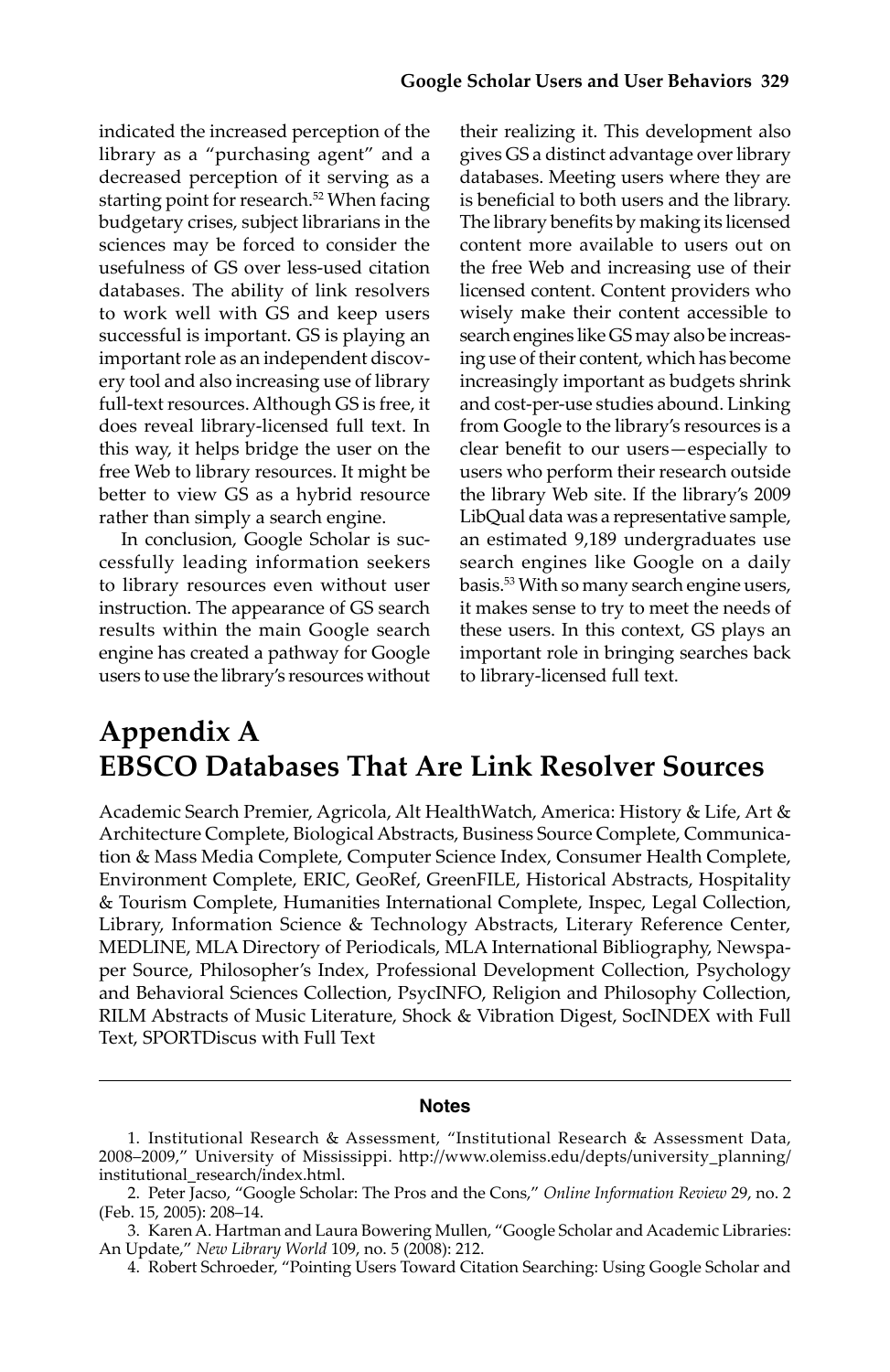#### **330  College & Research Libraries July 2011**

Web of Science," *portal: Libraries & the Academy* 7, no. 2 (Apr. 2007): 244.

5. Hartman and Mullen, "Google Scholar and Academic Libraries: An Update," 212–13.

 6. Barbara Quint, "Changes at Google Scholar: A Conversation with Anurag Acharya," *Journal of Library Administration* 47, no. 1 (2008): 77.

7. Hartman and Mullen, "Google Scholar and Academic Libraries: An Update," 213.

 8. Chris Neuhaus, Ellen Neuhaus, and Alan Asher, "Google Scholar Goes to School: The Presence of Google Scholar on College and University Web Sites," *Journal of Academic Librarianship* 34, no. 1 (Jan. 2008): 41.

 9. Alireza Noruzi, "Google Scholar: The New Generation of Citation Indexes," *Libri: International Journal of Libraries & Information Services* 55, no. 4 (Dec. 2005): 174.

 10. Chris Neuhaus et al., "The Depth and Breadth of Google Scholar: An Empirical Study," *portal: Libraries & the Academy* 6, no. 2 (Apr. 2006): 127–41.

11. Quint, "Changes at Google Scholar," 78.

 12. Anne-Wil Harzing and Ron van der Wal, "A Google Scholar h-index for Journals: An Alternative Metric to Measure Journal Impact in Economics and Business," *Journal of the American Society for Information Science & Technology* 60, no. 1 (Jan. 2009): 41–46.

13. Lokman I. Meho and Kiduk Yang, "Impact of Data Sources on Citation Counts and Rankings of LIS Faculty: Web of Science versus Scopus and Google Scholar," *Journal of the American Society for Information Science & Technology* 58, no. 13 (Nov. 2007): 2105–25.

14. Hartman and Mullen, "Google Scholar and Academic Libraries: An Update," 215.

15. Neuhaus et al., "The Depth and Breadth of Google Scholar: An Empirical Study," 127–41.

16. Burton Callicott and Debbie Vaughn, "Google Scholar vs. Library Scholar: Testing the Performance of Schoogle," *Internet Reference Services Quarterly* 10, no. 3 (July 2005): 71–88.

17. Schroeder, "Pointing Users Toward Citation Searching," 243–44.

18. Marilyn Christianson, "Ecology Articles in Google Scholar: Levels of Access to Articles in Core Journals," *Issues in Science & Technology Librarianship*, no. 50 (Winter 2007): 3.

19. Michael Levine-Clark and Joseph Kraus, "Finding Chemistry Information Using Google Scholar," *Science & Technology Libraries* 27, no. 4 (2007): 3–17.

20. John J. Meier and Thomas W. Conkling, "Google Scholar's Coverage of the Engineering Literature: An Empirical Study," *Journal of Academic Librarianship* 34, no. 3 (May 2008): 201.

21. William H. Walters, "Google Scholar Search Performance: Comparative Recall and Precision," *portal: Libraries and the Academy* 9, no. 1 (Jan. 2009): 5.

22. Jared L. Howland et al., "How Scholarly Is Google Scholar? A Comparison to Library Databases," *College & Research Libraries* 70, no. 3 (May 2009): 227–34.

23. Schroeder, "Pointing Users Toward Citation Searching."

24. S. Gardner and S. Eng, "Gaga over Google? Scholar in the Social Sciences," *Library Hi Tech News* 22, no. 8 (Jan. 1, 2005): 42–45.

25. Howland et al., "How Scholarly Is Google Scholar? A Comparison to Library Databases," 227–34.

26. Meho and Yang, "Impact of Data Sources on Citation Counts and Rankings of LIS Faculty," 2105–25.

27. Walters, "Google Scholar Search Performance," 218.

28. Neuhaus, Neuhaus, and Asher, "Google Scholar Goes to School," 49.

29. Glenn Haya, Else Nygren, and Wilhelm Widmark, "Metalib and Google Scholar: A User Study," *Online Information Review* 31, no. 3 (June 26, 2007): 365.

30. Xiaotian Chen, "MetaLib, WebFeat, and Google: The Strengths and Weaknesses of Federated Search Engines Compared with Google," *Online Information Review* 30, no. 4 (Jan. 1, 2006): 413.

31. Gail Herrera, "Meta Searching and Beyond: Implementation Experiences and Advice from an Academic Library," *Information Technology & Libraries* 26, no. 2 (June 2007): 51.

32. Jillian R. Griffiths and Peter Brophy, "Student Searching Behavior and the Web: Use of Academic Resources and Google.," *Library Trends* 53, no. 4 (Spring 2005): 545.

33. Cathy De Rosa et al., "College Students' Perceptions: Libraries & Information Resources [OCLC: Reports]," 2005, 6-2. Available online at www.oclc.org/reports/pdfs/studentperceptions. pdf. [Accessed 17 March 2010].

34. Ibid., 6-3.

35. Lotta Haglund and Per Olsson, "The Impact on University Libraries of Changes in Information Behavior among Academic Researchers: A Multiple Case Study," *The Journal of Academic Librarianship* 34, no. 1 (January 2008): 52.

36. Ibid., 55.

37. Ibid.

38. Roger C. Schonfeld and Ross Housewright, "Faculty Survey 2009: Key Strategic Insights for Libraries, Publishers, and Societies" (Ithaka S+R, Apr. 7, 2010): 7. Available online at www.